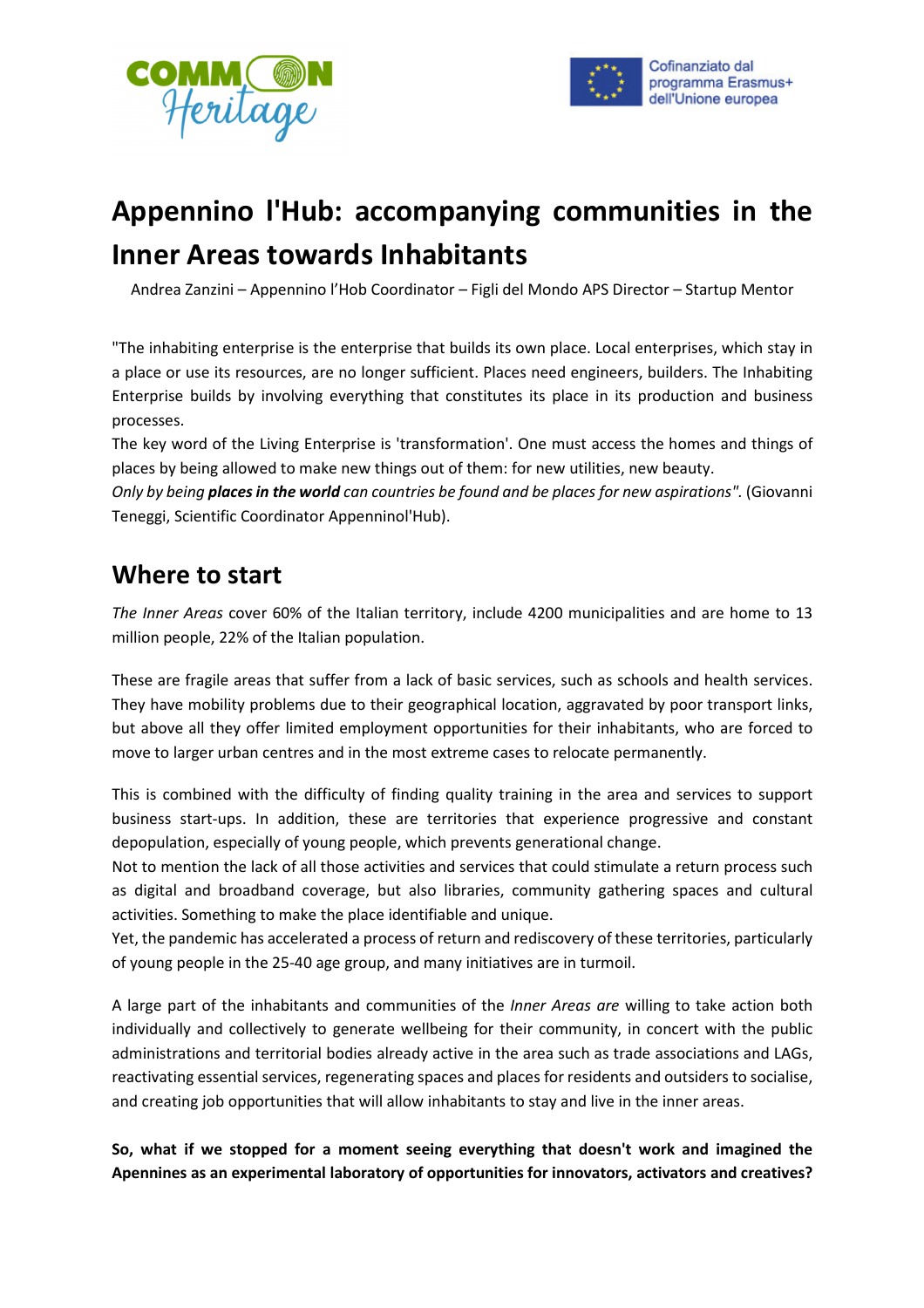



What if, instead of imagining the ridge as a marginal territory, we imagined it as a link between the east and west of the country, also recovering the value that these territories had in the past as a connection and crossroads between the two seas?

By changing the approach to the narrative about these areas, the narrative about them could also change and become an incentive for people to choose to live there. We can thus speak of the 'aspirations' of the inhabitants as an engine for local development.

So far, in fact, if you look for an indicator of the innovation rate of the *Inner Areas,* you will not find it. Small businesses that resist, reopen or open to offer basic services such as bakeries, pharmacies, shops, farms, are not seen as 'innovators'. Yet they are the economic foundations of these territories and their livelihood.

It is not about innovation, but about resilience and restiveness for those who decide to start an economic activity in marginal and mountainous territories.

Actually, even a bakery in an indoor area can become an innovative business, as we will see in a moment. The challenge is to make it understood outside.

## **Accompanying Communities**

The regeneration of the Apennines and *inland areas* passes through a profound rethinking of the development model of communities and territories in a transformative and coordinated key, carried out by 'inhabitant economies', capable of transforming and shaping the territory they inhabit.

Indeed, through the development of innovative inhabitant enterprises, living conditions can be improved, employment can be developed and basic services can be regenerated in villages, enhancing the richness of places and communities.

This process, which ranges from awareness to the implementation of innovative forms of enterprise, requires an accompanying process, which is often absent or does not provide the necessary tools tailored to the specificities of the territory in which one works.

Accompanying communities means knowing how to listen to them, not only in their needs but also in their vocations and aspirations. It also means knowing how to define with them the paths to take without reference models but with good examples from which to draw energy and new visions of the future. Creating solid enterprises that enable the capacities of places and participation in a social and economic renaissance of the Inner Areas.

These community economies are the **Imprese Abitanti**, as Giovanni Teneggi, director of Confcooperative Reggio Emilia and scientific coordinator of the Apenninol'Hub project, called them, "i*.e. instruments of reconciliation between the citizenship and economic dimensions. The real and lasting development of a territory can only be achieved by combining these two aspects: a citizenship that is truly a protagonist and an economy that is useful for the wellbeing of the community. It is therefore difficult to say whether these are social experiences that develop economies or economies that produce relations and social cohesion, and to tell the truth we care little. The result is a sustainable and competitive enterprise in contexts where resources are more difficult to access."* 

Activating Living Enterprises is what Appenninol'Hub aims to do.

The project was born in 2019 and has its roots in field experience, in a small village in the valley on the border between Marche and Emilia-Romagna, San Leo. The Marecchia Valley, a border territory made up of spurs of rock and seas of stone, with its fairytale-like vertical fortresses, is experiencing a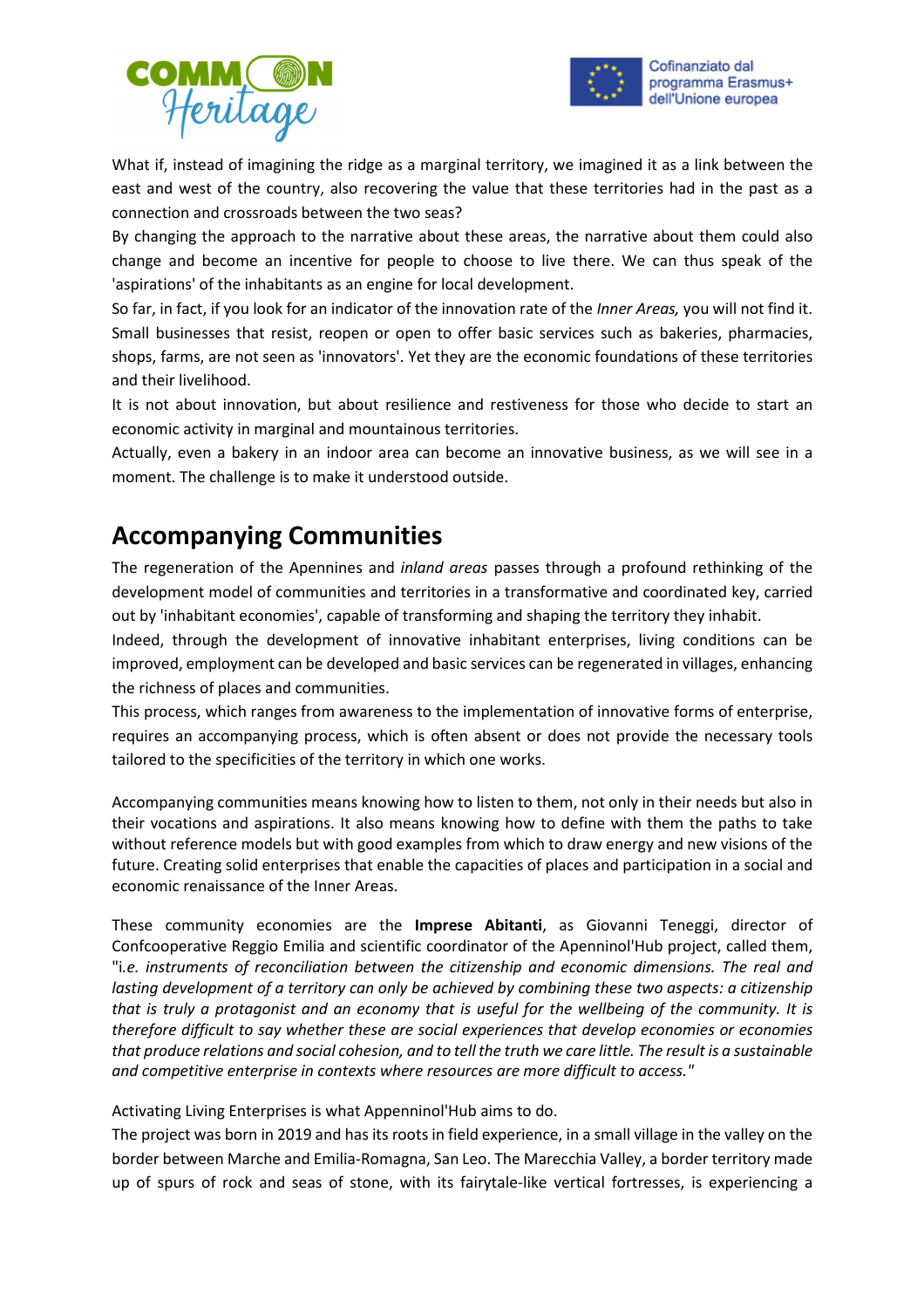



moment of community ferment and the launch of the project coordinated by Figli del Mondo to activate Economie Abitanti, Appenninol'Hub, could only start from here.

## **Designing a process**

We tell you about this project with the story that gave it life, that of the Fer-menti Leontine Cooperative of San Leo (RN), inland area Alta Valmarecchia. A story of encounters, relationships, but also of concrete actions to support the birth, financing and development of a community-impact living enterprise.

San Leo, one of Italy's most beautiful villages, a symbol of the Montefeltro landscape and the scene of historical, literary and mythological tales for centuries, welcomes, on average, 75,000 tourists every year.

There are eight restaurants, a small grocery shop and a couple of handicraft shops. Less than 3,000 inhabitants.

Yet despite this outward attractiveness, the community of San Leo had a wound, a raw nerve. Like many inland towns, the inhabitants are slowly leaving the valley and services are closing.

During 2019, an initial inspirational meeting and co-design workshops involved the inhabitants of the San Leo community in a first phase, where wounds and opportunities in the area were identified.

And so the path facilitated by Sons of the World began. Among the many desires, aspirations and needs, the community's raw nerve was identified: the closure of the bakery and the fear of losing the essentials of village life.

After sixty years of operation, the village's old bakery had closed with the end of its historical owner's business. And a closing bakery is an indicator that the community is dying. A frightening sign. This was the starting point of a process for the community.

Today, after two years, the old bakery has been reopened and regenerated with a potential for business innovation that marries new ways of marketing and a focus on product supply chains. Not only that.

The cooperative generated 5 jobs, refreshed the sense of community cohesion and started to activate additional services for citizens and responsible tourism, to counteract the shortage of citizen services and job opportunities for young people.

The resulting cooperative, Fer-menti Leontine, is the first Community Cooperative in the Province of Rimini and the Marecchia and Conca Valleys G.A.L. area. To date, it is not only producing employment in the area, but is also establishing relations with other economic activities and social enterprises, voluntary activities aimed at improving the quality of life of the village and its citizens, and copious media coverage of the Inhabitant Enterprise project and the wealth of the Municipality of San Leo.

Figli del Mondo's role in this story has been and still is accompaniment: from the pathways of inspiration, to the participatory processes with 54 members for the establishment of the company; up to the concrete realisation phase that has seen the association support both with research and participation in calls for tenders, and with the collection and identification of funds that has led to a financial availability of more than 283.000 euros, including access to ordinary and subsidised finance,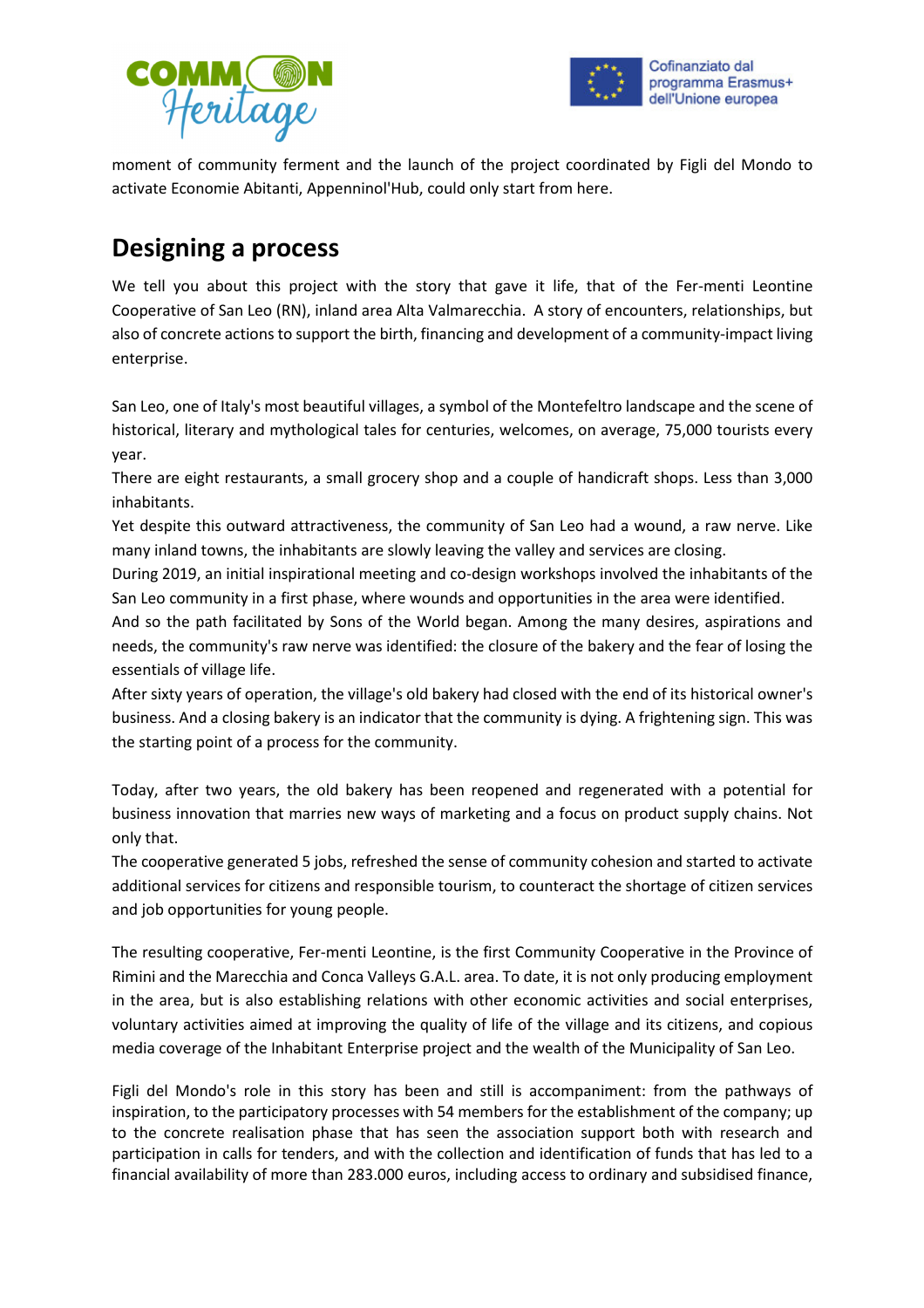



microcredit, crowdfunding, planning for participation in local and national calls for tenders and calls for funding, business development and other innovative economic and financial solutions.

#### **The genesis of Appennino l'Hub: intuition and innovation**

The keyword of the Apennino l'Hub is 'accompaniment'.

To accompany*,* means *'to follow a person, to go with them as a companion for affection, honour or protection'.* 

And this is what Appennino l'Hub does with the communities of the inland areas: it supports them in developing new economies and services starting from their aspirations, proposing to accompany them in all phases from inspiration to realisation: a true support action for the territories, in the form of a network between public and private entities that can activate, incubate and accelerate ideas and micro-projects.

Extrapolating the teachings and practices from the San Leo experience, the aim of Appennino l'Hub is to multiply Inhabitant Economies through a service that accompanies the communities of the Apennines in focusing their aspirations, creating new and solid enterprises that produce job opportunities and reactivate necessary social services, combating depopulation, improving the quality of life, environment and landscape. It does so in an inclusive way, without reference models but with good examples from which to draw energy and new visions, to create enterprises that enable the capacities of places and participation in a social and economic renaissance of the Inner Areas.

Accompaniment is a process and starts first of all from listening, not assuming that the process is the same for everyone. The development of a new path always starts from the creation of links and conversations with the Communities and the realities that already work there.

These relationships are the starting point for learning and developing micro-economies, new services and projects that the communities themselves identify as necessary.

Appennino l'Hub works in three stages:

1) **the activation of territories**, by organising participatory 'conversation' moments that rebuild bonds and confidence in one's own capacities, a propaedeutic element for the identification of economies and projects;

2) **the incubation of business ideas** through professional and methodological support leading to sound and innovative development, integrated with the skills present in the communities;

3**) business acceleration** through tools that support business development and facilitate access to financing and credit opportunities, crowdfunding, participation in national and international calls for tenders, matching with investors.

The process may consist of several stages, depending on the community's needs analysis:

**- Inspirational meetings**, to start the first conversations with the community, conversing about stories, aspirations and places and inspiring through the presentation of other experiences that have dealt with similar emergencies and wounds in other areas of our country inspiring communities to take action. The meetings are curated by experts and with the involvement of testimonials from other communities, through videos and images.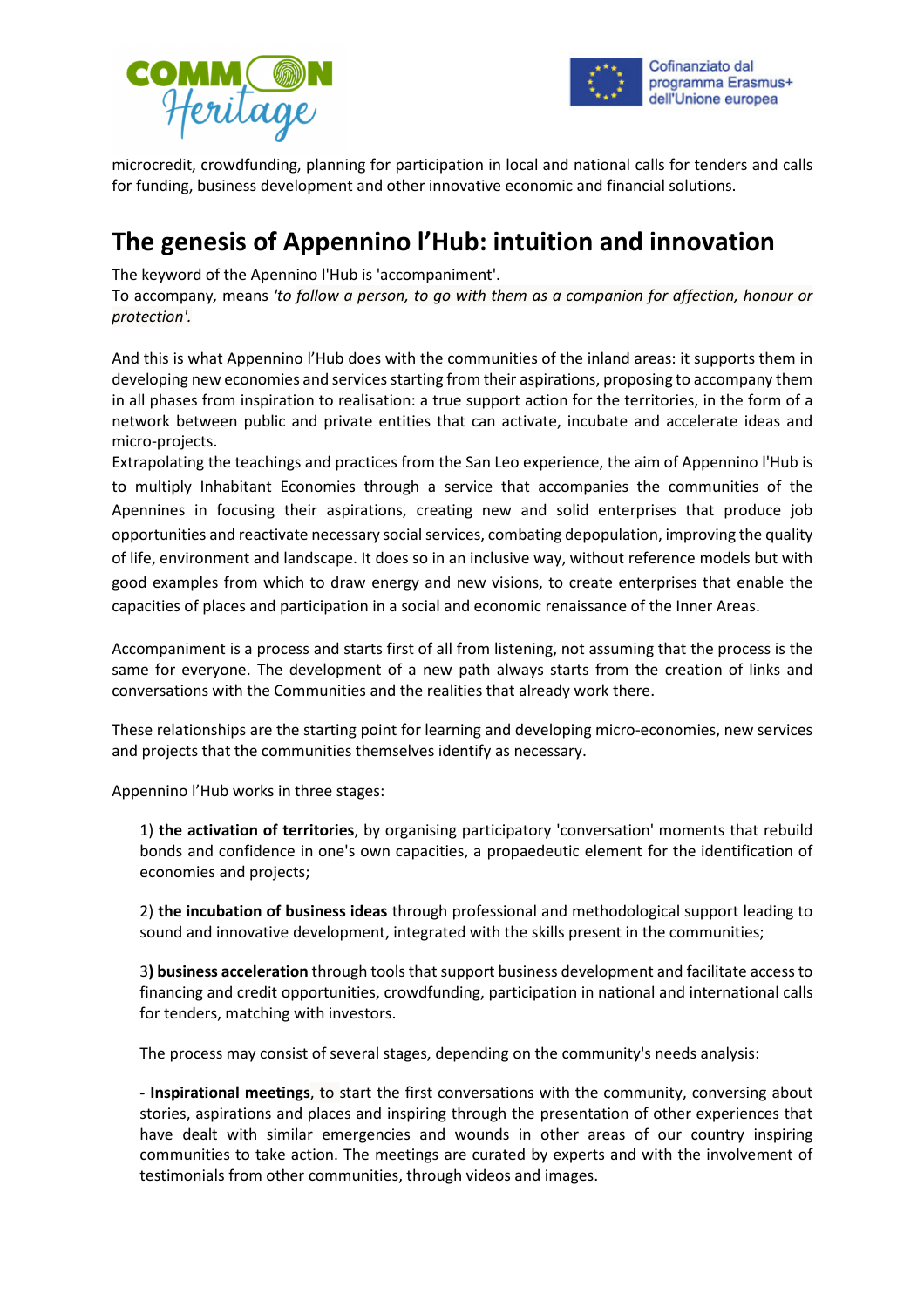



**- Participatory workshops** to focus on the aspirations, needs, urgencies, and resources of the community, up to outlining the common mission, economic activities and services that could become the object of the activity of the nascent community enterprise.

- Only once the starting point (the wound, the aspiration, the fuse) has been defined, does the **business incubation** phase begin, based on the 'economic object' (in our example case, the oven) to be launched. We then proceed along a path typical of business incubation: the study and drafting of the business plan of the enterprise and the expected and desired social impact, the design of the service offered, commercial testing and communication tools.

- Another crucial element is **financial support**, as the start-up company and its project requires the initiation of the Search for Financing and Investors and other economic resources necessary for the planned investments.

In this area, the Appennino l'Hub network identified various financing solutions best suited to the project (ordinary credit and capital contribution) as well as the skills to plan, among others, participation in calls for tenders (G.A.L. and others) and innovative forms of micro-financing such as Equity Crowdfunding.

- Subsequently, the business **development project of** the 'identified object' is defined and Appennino l'Hub supports the first market tests, also helping in the selection of the professional figure in charge of the project management with experience in business start-up on the defined topics.

**- Continuous accompaniment** and **support for networking and supply chain work are** the final element characterising the Appennino l'Hub process. In fact, when speaking of Economie Abitanti, one cannot only work on the start-up of the enterprise, but it is necessary to involve other cooperatives/enterprises/bodies in the territory that can integrate the products and services offered, in order to support territorial collaboration.

One example is the support for the implementation of the 'AltaVal' supply chain project, which involves not only Fer-menti Leontine but also two other cooperatives and builds a business project created for the integrated marketing of products resulting from the cultivation of organic ancient grains and the production of flour (Coop.va Valmarecchia Bio), organic jams and creams at zero kilometres (Coop. La Fraternità) and the production of bread and cakes from the Forno di San Leo with home delivery to customers.

Extending the time for accompaniment in this way may seem strange, but it is the aspect that makes the most difference for communities in inland areas, which face many more obstacles than elsewhere.

The accompaniment is prolonged because the timeframe of an Inhabitant Enterprise is not comparable to that of start-ups or city enterprises. Just as an oak tree does not grow in a few days, these businesses need time and care to develop their full potential in a difficult environment.

An ongoing and transversal aspect of accompaniment is not to use pre-packaged solutions, but to select and choose the opportunities that best suit the characteristics of each project.

It is not a linear path: it requires continuous cycles with further visits, explorations, weaving bonds and trusting relationships with people and the land.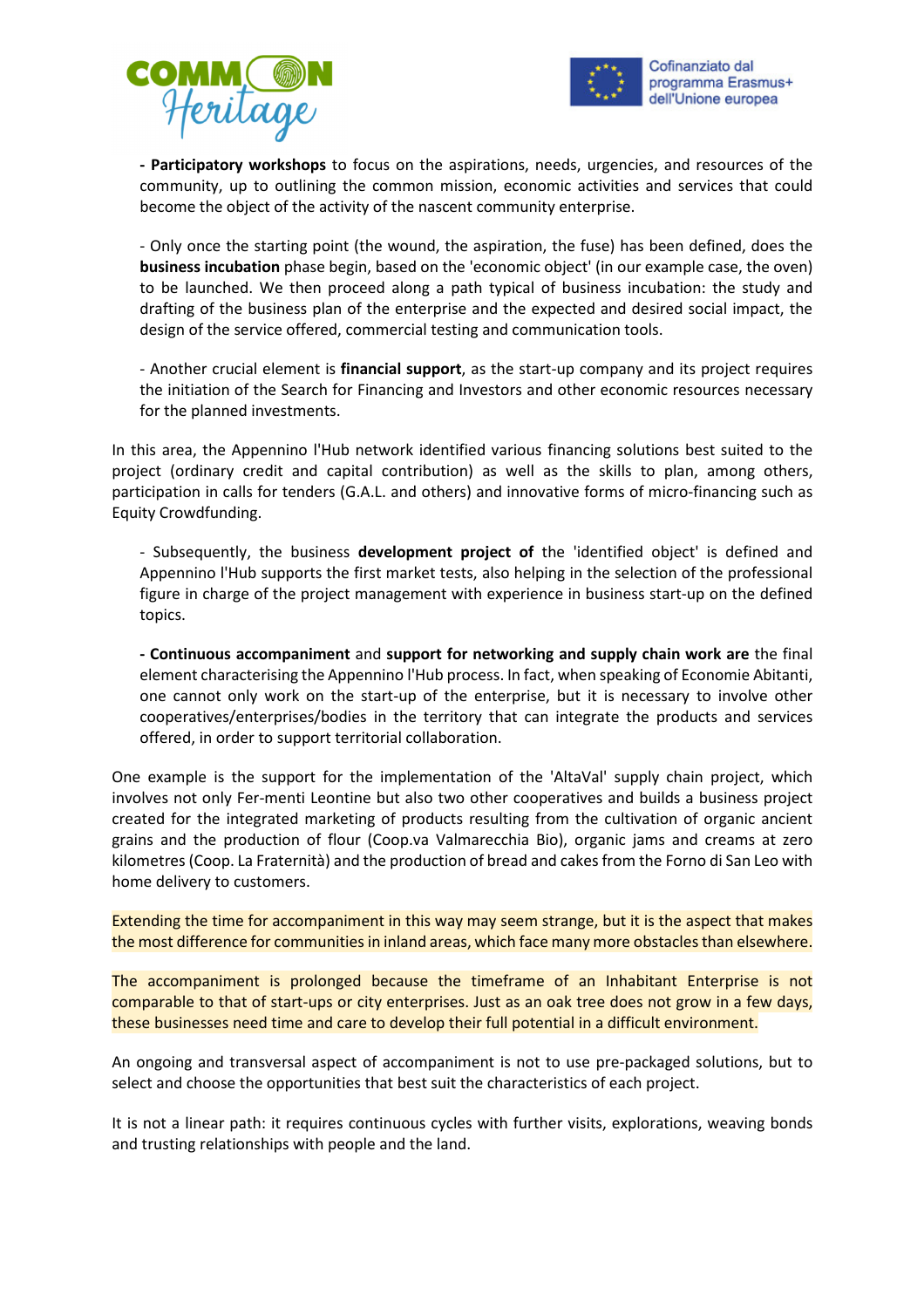



*"Telling each other what is 'missing' and 'what can be done' is necessary to build territory, to build community" (G. Teneggi).* Telling each other what is missing is also the way to initiate long-lasting and mutually beneficial processes of networking and integrated territorial cooperation.

## **Territorial networking, project support**

Two years after the first experience and with the incubation of other Inhabitants Economies underway, Appennino l'Hub is now a territorial network project made up of 28 entities and coordinated by the Figli del Mondo association, which accompanies the Communities of the Inland Areas to develop new economies and inhabitant services from listening and inspiration to the realisation of ideas: a real support action for the territories, in the form of a network between public and private entities that can activate, incubate and accelerate ideas and micro-projects.

In June 2021, the network signed a memorandum of understanding. A pact, more than a document. A signature that has no monetary value, but a profound economic and social value, for those who have decided to say 'yes, I am part of this vision and I am putting my skills on the line', whatever these may be. A promise to turn a structural problem into an opportunity.

The vision is that, through the development of innovative inhabitant enterprises, living conditions in these territories can be improved in a concrete, continuous and sustainable way, employment can be developed and basic services can be regenerated in villages and towns, enhancing the wealth of places and communities.

Appennino l'Hub empowers citizens' skills to create new opportunities for social-economic development and increase the rate of widespread community economy.

It supports the establishment and development of companies and services step by step in the implementation of projects and in obtaining financing.

It networks experiences with each other and facilitates connections.

All this in synergy with other local and national projects, in alignment with strategies such as the National Strategy for Inner Areas (SNAI) and the Local and Regional Development Plans, in full symbiosis with the projects of the activators of the territories.

## **Community-friendly**

However, a project is only innovative if it knows how to adapt to the needs of those seeking support, particularly at the stage of defining what these needs actually are.

The Fer-Menti Leontine Cooperative was joined by the newly founded Casteldelci Cooperative, Incanti Delcesi, with a different process but an absolutely common objective: to activate the community as the protagonist of its own development.

Other processes are in turmoil. Many others are waiting patiently to be activated.